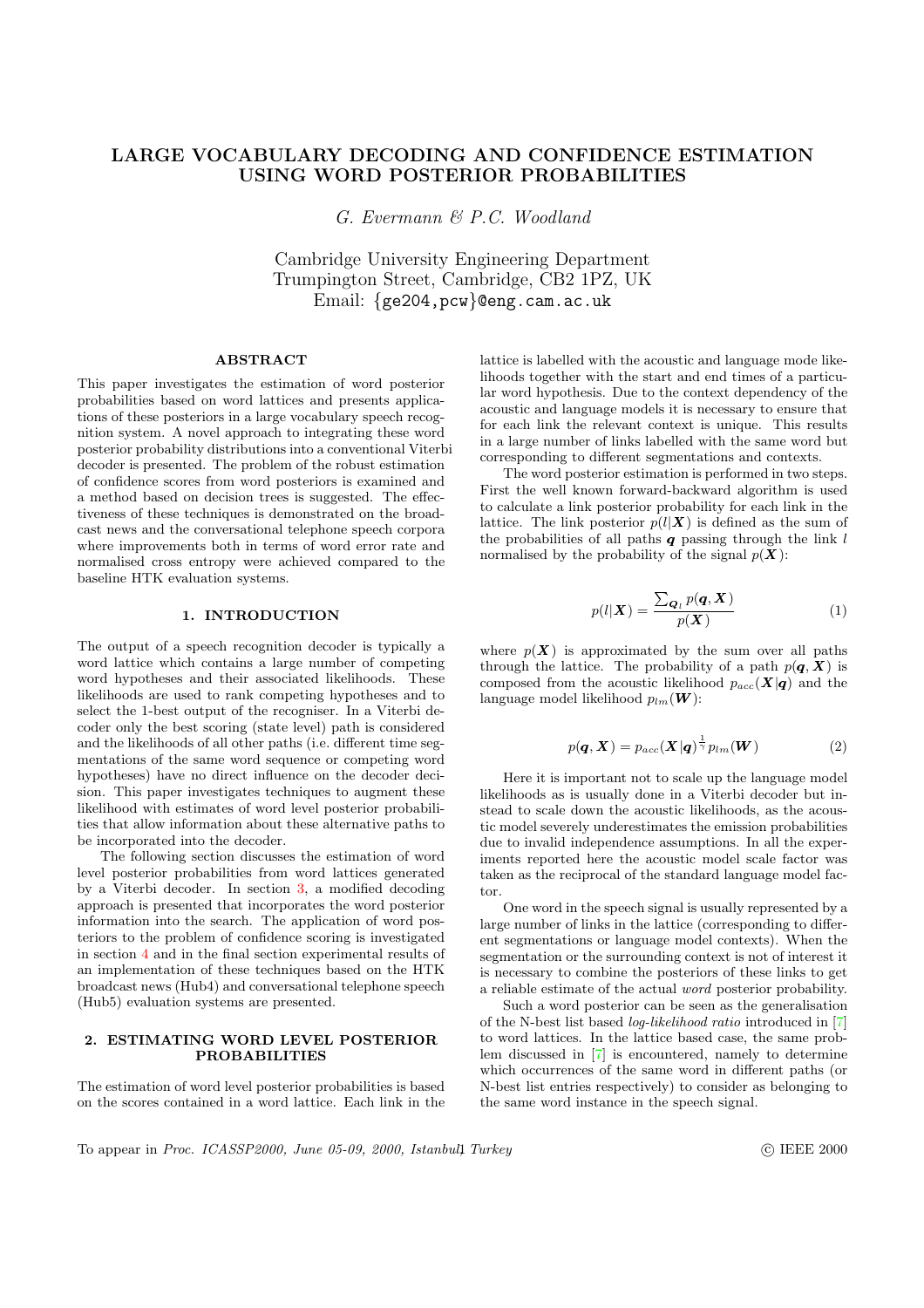<span id="page-1-0"></span>A possible solution is to define a word posterior distribution for each time frame by adding the link posteriors of all links spanning a given frame which correspond to the same word (this is effectively the same approach as the one suggested in [8]). This distribution is well defined as the link posteriors of all links spanning a frame sum to one. These time dependent word posteriors can be used either directly or can be combined to get one word posterior for each link (e.g.  $\boxed{8}$  suggests picking the maximum value seen in the time i[nte](#page-3-0)rval covered by the link). Here, the geometric mean of the time dependent posteriors in the time interval of the link is used.

An alternative solution is to use the clustering procedure proposed [in](#page-3-0) [5] in the framework of "consensual lattice post-processing". In that case the posteriors of time overlapping links corresponding to the same word are added to yield word posterior estimates.

## 3. DECODING

The estimates of the word posteriors can be incorporated into the decoding process to improve the recognition accuracy. The advantage of posterior scores over conventional (Viterbi) likelihoods is that they consider not only the best segmentation of the hypothesis but also incorporate information about other segmentations of the same hypothesis and the relative likelihoods of all competing alternatives.

#### 3.1. Posterior Rescoring

By examining the time dependent posterior distributions it was found that a reasonable decoder could be implemented by just picking the best word from the distribution in each frame. The problem with this approach is that it would completely disregard word sequence constraints by treating all frames independently and would, for example, not be able to detect when the same word is spoken twice in sequence.

To avoid these problems, the word posterior distributions were combined with the conventional Viterbi scores contained in the lattice. Inspired by the use of confidence scores for rescoring in [2], the word posteriors were added as an additional score to the acoustic and language model scores and the normal A<sup>∗</sup> search was performed based on the resulting new decoder objective function:

$$
f(\boldsymbol{W}) = p(\boldsymbol{X}, \hat{\boldsymbol{q}} | \boldsymbol{W})^{\frac{1}{\gamma}} p(\boldsymbol{W}) \rho^{\frac{\|\boldsymbol{W}\|}{\gamma}} \prod_{t=0}^{T} p(w(\hat{\boldsymbol{q}}, t), t | \boldsymbol{X}) \quad (3)
$$

where  $\gamma$  is the language model weight,  $\rho$  the word insertion penalty and  $\|\boldsymbol{W}\|$  the number of words in the hypothesis. Here,  $p(w(\hat{\boldsymbol{q}}, t), t|\boldsymbol{X})$  is the word posterior probability of the word hypothesised at time t in path  $\hat{q}$ .

Thus the word posteriors act as a local consistency measure, if one link hypothesis is supported by many high scoring alternatives then its likelihood is increased.

#### 3.2. Minimum Word Error Rate Decoding

As an alternative to the posterior rescoring described above, the lattice post-processing approach presented in [5] was also investigated. This technique aims to compensate for the mismatch between the sentence based decoder objective function (maximum a-posteriori) and the word based evaluation metric. It has been suggested in [6] that while the MAP criterion leads to a decoder that finds hypotheses which are optimal in terms of the sentence error rate (SER) this is not necessarily optimal with respect to minimising the word error rate (WER).

The idea behind the algorithm in [5] is [to](#page-3-0) first merge links belonging to the same word in the same time segment in order to obtain a word posterior estimate and then transform the resulting lattice into a linear graph (called confusion network) in which all paths pass through all nodes. This transformation is performed by a [clu](#page-3-0)stering procedure that groups time overlapping links into clusters based on their phonetic similarity while preserving the precedence order of the links encoded in the original lattice. This procedure is repeated until a total order of the links is achieved (i.e. two links are either in the same cluster or one precedes the other). By picking the hypothesis with the highest posterior probability from each cluster, the word sequence that minimises the expected word error rate can be found (according to the posterior distribution of word sequences represented by the lattice).

## 3.3. Experiments

Preliminary experiments were conducted on the lattices generated by the HTK system used in the 1997 Hub4 (broadcast news) and the 1998 Hub5 (conversational telephone speech) evaluations using triphone acoustic models and 4 gram language models (see the system descriptions in [10] and [4] respectively for details).

|          | H <sub>u</sub> b4 |      | Hub <sub>5</sub> |      |
|----------|-------------------|------|------------------|------|
|          | WER.              | SER. | WER.             | SER. |
| baseline | 17.4              | 92.0 | 42.6             | 80.2 |
| post     | 17.0              | 92.0 | 42.5             | 80.5 |
| confret  | 16.9              | 92.3 | 41.5             | 80.6 |

Table 1: Decoding experiments on triphone lattices for HTK Hub4/Hub5 systems using time dependent posteriors (post) and confusion network clustering (confnet)

These experiments clearly show that word based posteriors can be used to improve the accuracy of a Viterbi MAP decoder. The results also exhibit the expected tradeoff between word and sentence error rates, i.e. a decrease in WER but an increase in SER. The confusion network technique proved to be more more robust and yields similar improvements on both corpora while the posterior rescoring technique worked well on the Hub4 corpus but gave no significant improvement on the Hub5 data. Obviously it is more important to allow a flexible time alignment of hypotheses on the Hub5 data where the time segmentation tends too be rather poor. While the posterior rescoring only considers links covering the same frame, the confusion network clustering explicitly "moves" hypotheses in time to find the optimal alignment based on the phonetic similarity of competing hypotheses thus compensating for the poor segmentation performed by the acoustic models.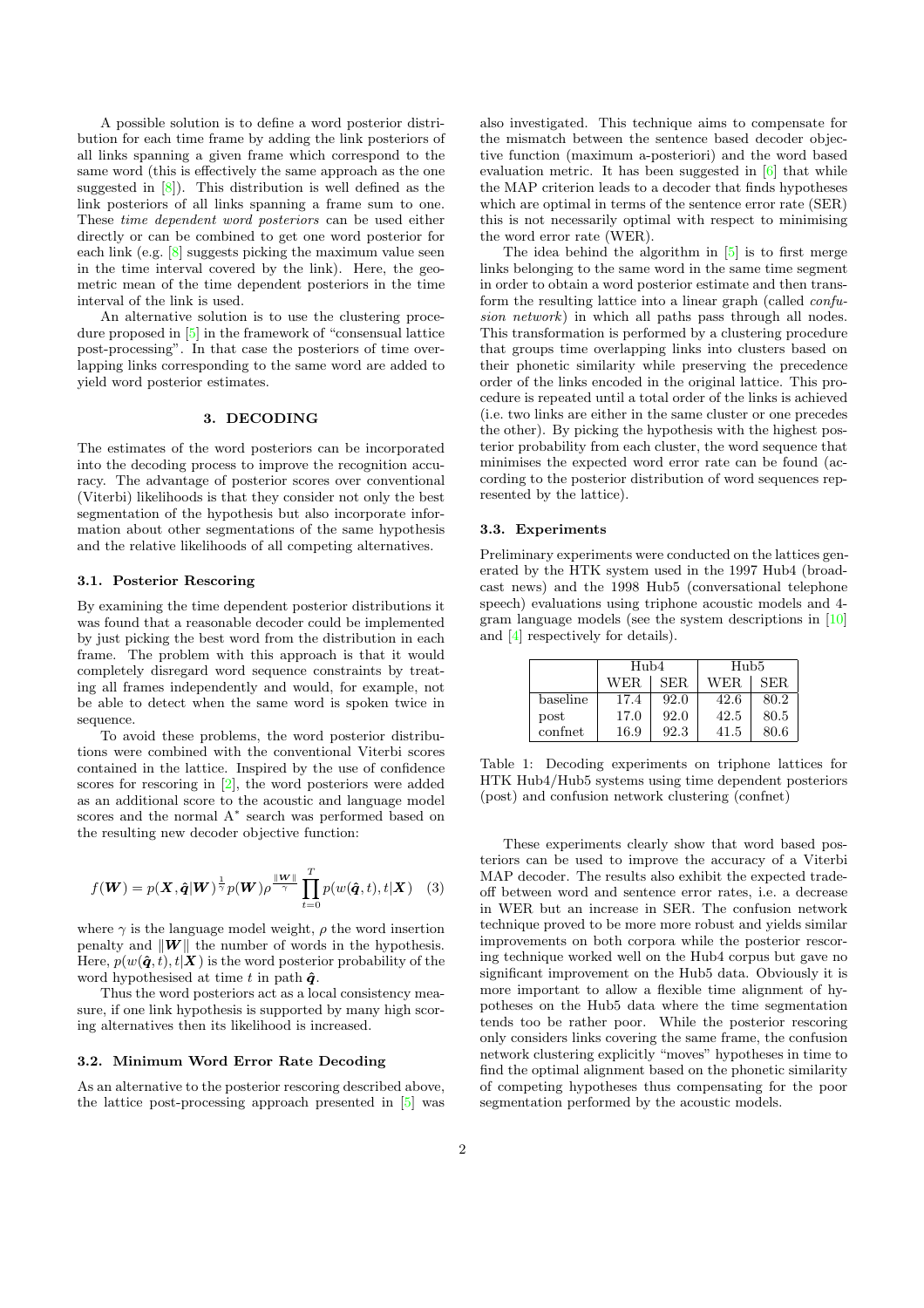<span id="page-2-0"></span>In contrast to the experiments described in [6] we found the explicit WER minimisation using word level posteriors to be effective for the broadcast news system despite its relatively high overall accuracy. It is also interesting to note that the improvement is consistent over [th](#page-3-0)e various types of data found in broadcast news.

The reasoning in  $[6]$  is that at lower word error rates the correlation between sentence and word error rates should be much stronger than at higher error levels. In the segmentation used in the HTK Hub4 system the average sentence length is 38 words while it is only 9 words for the Hub5 corpus.<sup>1</sup> Our baselin[e](#page-3-0) system gave an average of 8.4 word errors per sentence on Hub4 while the average on Hub5 is only 4.1 words. The higher number of word errors per sentence certainly leads to a weaker correlation between the SER (which is optimised by a MAP decoder) and the WER (optimised by a word posterior based decoder) and therefore offers a greater potential for improvements by using a word based metric in the decoder even at the lower word error rate level (see [1] for a more detailed discussion).

## 4. CONFIDENCE SCORES

For many application it is very useful to annotate the 1-best result found by the [dec](#page-3-0)oder with confidence scores indicating how certain the system is about each word hypothesis. The standard metric used to asses the quality of a set of such confidence tags is the normalised cross entropy (NCE) which is an information theoretic measure of how much additional information the tags provide over the trivial baseline case of tagging all words with the same (optimal) score. This metric is used by NIST in the official scoring of evaluations and will be quoted for all the following experiments.

As proposed in  $[9]$ , word posterior probabilities can be used directly as confidence scores of the word hypotheses. In our experiments we found that the lattice based methods tend to overestimate the posterior probabilities of words. The posteriors are therefore relatively poor confidence scores especi[all](#page-3-0)y if the lattices used are small and contain only a small fraction of the likely word sequences.

In Table 2 the quality of the posterior probabilities used directly as confidence scores is compared across different corpora and systems. The lattices used were generated by the HTK systems mentioned in section 3. All experiments were run separately on the outputs of the triphone and quinphone stages (P3 and P7 respectively in [4]).

|              | triphone | quinphone |
|--------------|----------|-----------|
| Hub4 eval'97 | 0.302    | 0.163     |
| Hub5 dev'98  | 0.191    | $-0.026$  |
| Hub5 eval'98 | 0.104    | $-0.200$  |

Table 2: Normalised cross entropy of the word posteriors based on time dependent posteriors

It can be seen that for the quinphone systems, with relatively smaller lattices, the posterior probabilities are less useful as confidence scores than on the triphone systems. This effect is significantly more pronounced on the Hub5 data because here the acoustic models are not able to distinguish as sharply between the highest scoring hypothesis and the competing alternatives as the Hub4 models, resulting in a larger number of word sequences with similar high likelihoods. Therefore the limited lattice size has a greater impact than for the Hub4 system as a larger proportion of the relevant (high scoring) word sequences are pruned.

The influence of the lattice size was further investigated by pruning the triphone lattices at a number of pruning thresholds and calculating word posteriors based on these pruned lattices. It was found that below a certain lattice size the NCE rapidly deteriorated as the average posterior value increased with decreasing lattice size. In smaller lattices there are often time segments where all paths pass through links corresponding to the same word resulting in a posterior estimate of 1.0 for this word.<sup>2</sup>

To compensate for the effects of the lattice size and the resulting overestimation of the posteriors a decision tree was trained for each system to map the posterior probabilities to confidence scores. Based on the step function defined by the decision tree a piecewise linear mapping function was chosen and applied to the posterior values. Table 3 summarises the performance of the resulting confidence scores for both methods of posterior estimation described in section 2. Quite clearly the mapping is necessary for both methods especially for the quinphone based system with its smaller lattices. The NCE on the quinphone systems is still significantly lower than on the triphone system because obviously the information contained in the part of the [po](#page-0-0)sterior distribution that has been pruned cannot be recovered by the tree based mapping.

|           | triphone |       | quinphone |       |
|-----------|----------|-------|-----------|-------|
|           | post     | tree  | post      | tree  |
| time dep. | 0.104    | 0.234 | $-0.200$  | 0.188 |
| confnet   | 0.000    | 0.213 | $-0.396$  | 0.198 |

Table 3: NCE of confidences scores on Hub5 '98 evaluation system based on time dependent posteriors and confusion network clustering with and without tree mapping

## 5. FULL RECOGNITION RESULTS

The following experiments asses the effect of the techniques described above when implementing them in the full HTK evaluation systems used in the 1997 Hub4 and the 1998 Hub5 evaluations. Both systems operate in multiple stages, employ word 4-gram language models<sup>3</sup> and triphone and quinphone acoustic models adapted using MLLR. A full description of the stages involved can be found in [10] and [4] respectively.

The lattices generated by the best triphone and quinphone systems were rescored using the techniques discussed in section 3. The results for the Hub4 system are given [in](#page-3-0) table 4. While both techniques are similarly s[ucce](#page-3-0)ssful

<sup>&</sup>lt;sup>1</sup>Here "sentence" refers to the segments of the speech signal that the decoder works on, not necessarily linguistically meaningful units.

<sup>2</sup>Although the confidence scores are usually limited to some maximum value (e.g.  $1.0 - 10^{-7}$ ) assigning this value to an incorrectly re[co](#page-1-0)gnised word has a devastating impact on the NCE.

<sup>&</sup>lt;sup>3</sup>The [Hu](#page-3-0)b5 system also used a class based trigram model.